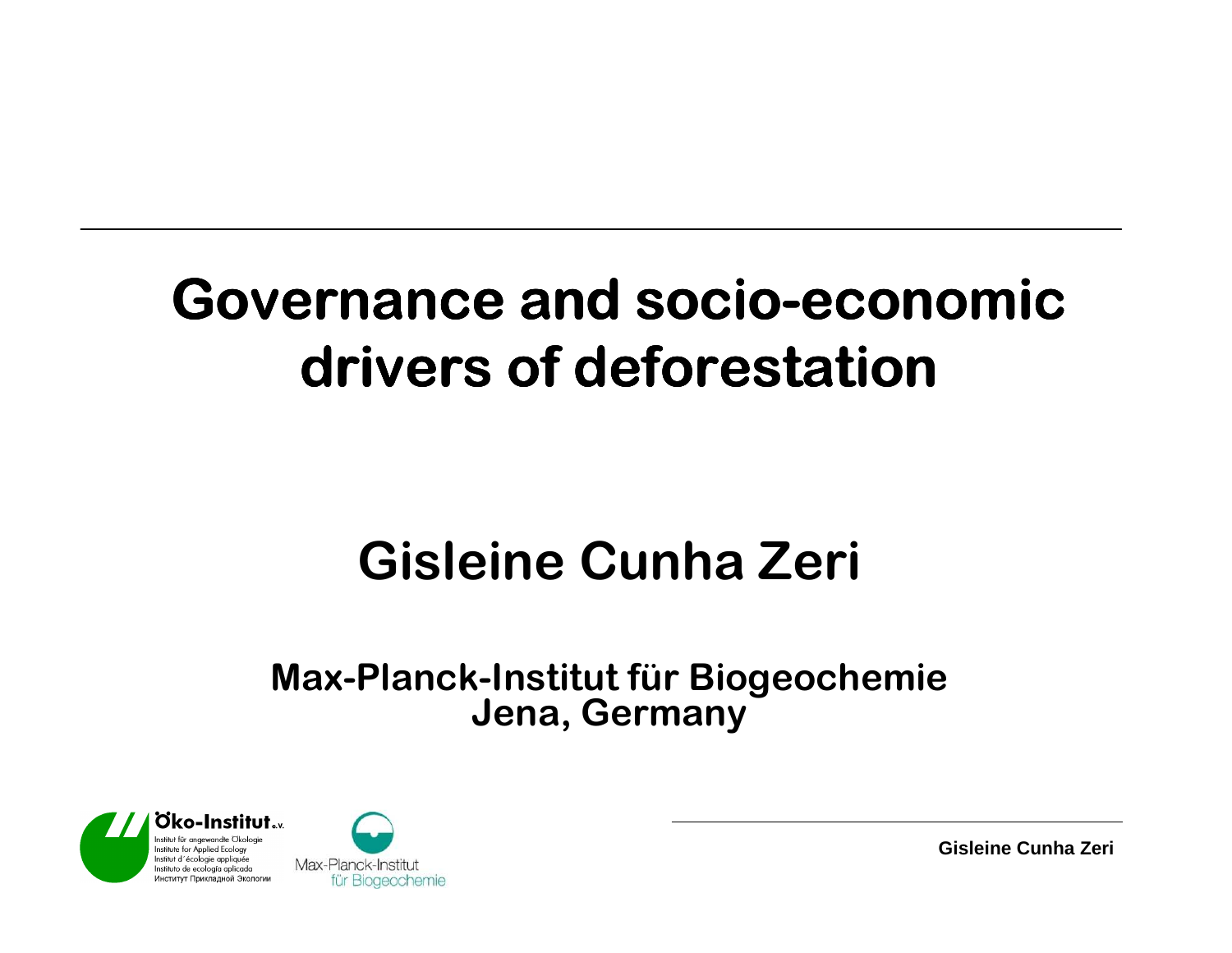### **Aim of the study**

- **Support the development of efficient RED(D) incentives in the tropics**
- **By relationships between deforestation and national socio-economic and governance indicators**
- **Through statistical analysis in FAO world regions**



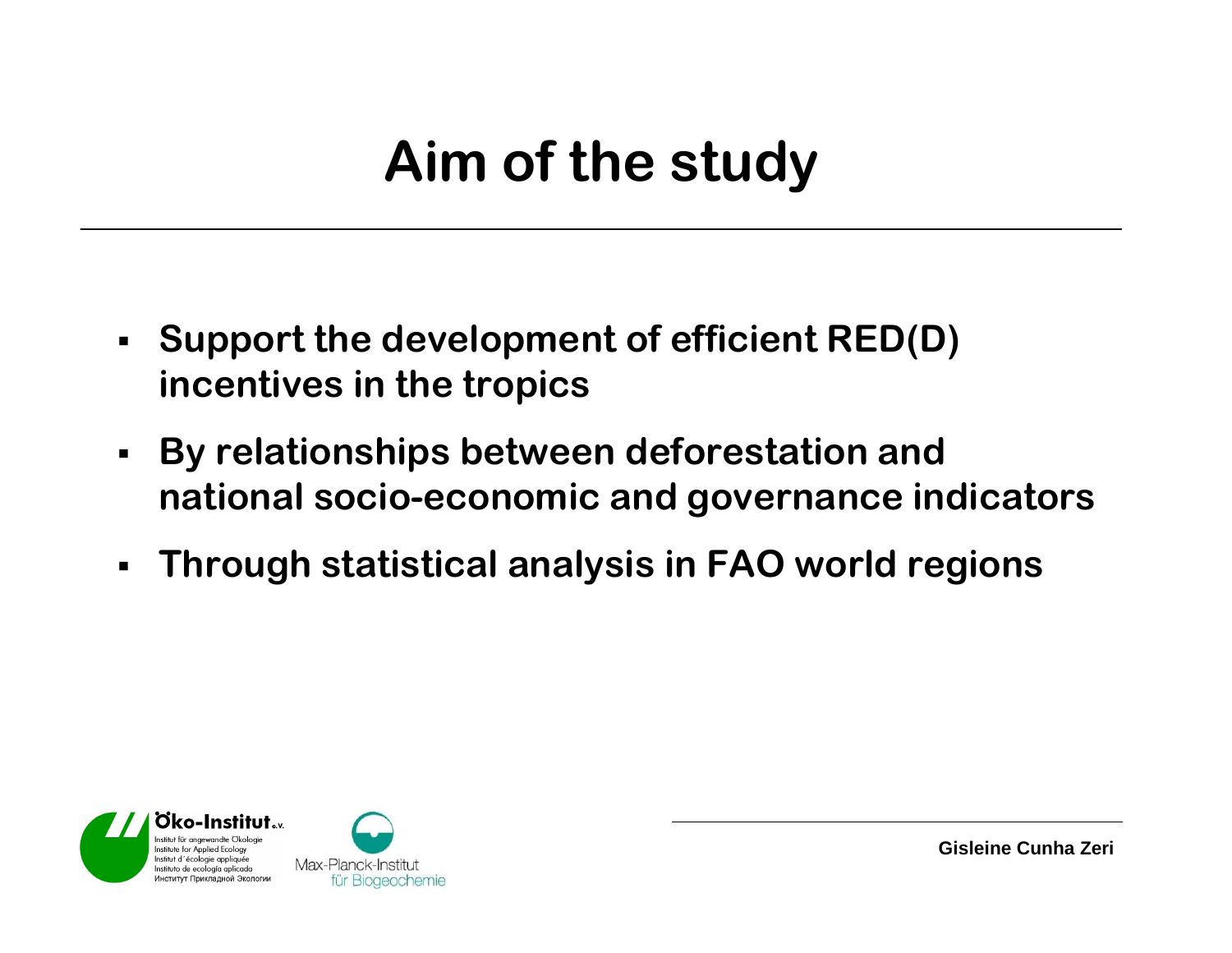#### **State-of-the-art**

- **Socio-economics:**
	- $\blacksquare$ **Population growth increases deforestation**
	- $\blacksquare$ **Rising income reduces deforestation**
- $\blacksquare$  **Governance:**
	- $\blacksquare$  **A nation with poor governance may fail to achieve country's development and**
	- $\blacksquare$ **may be inapt to enforce controls on forests use**



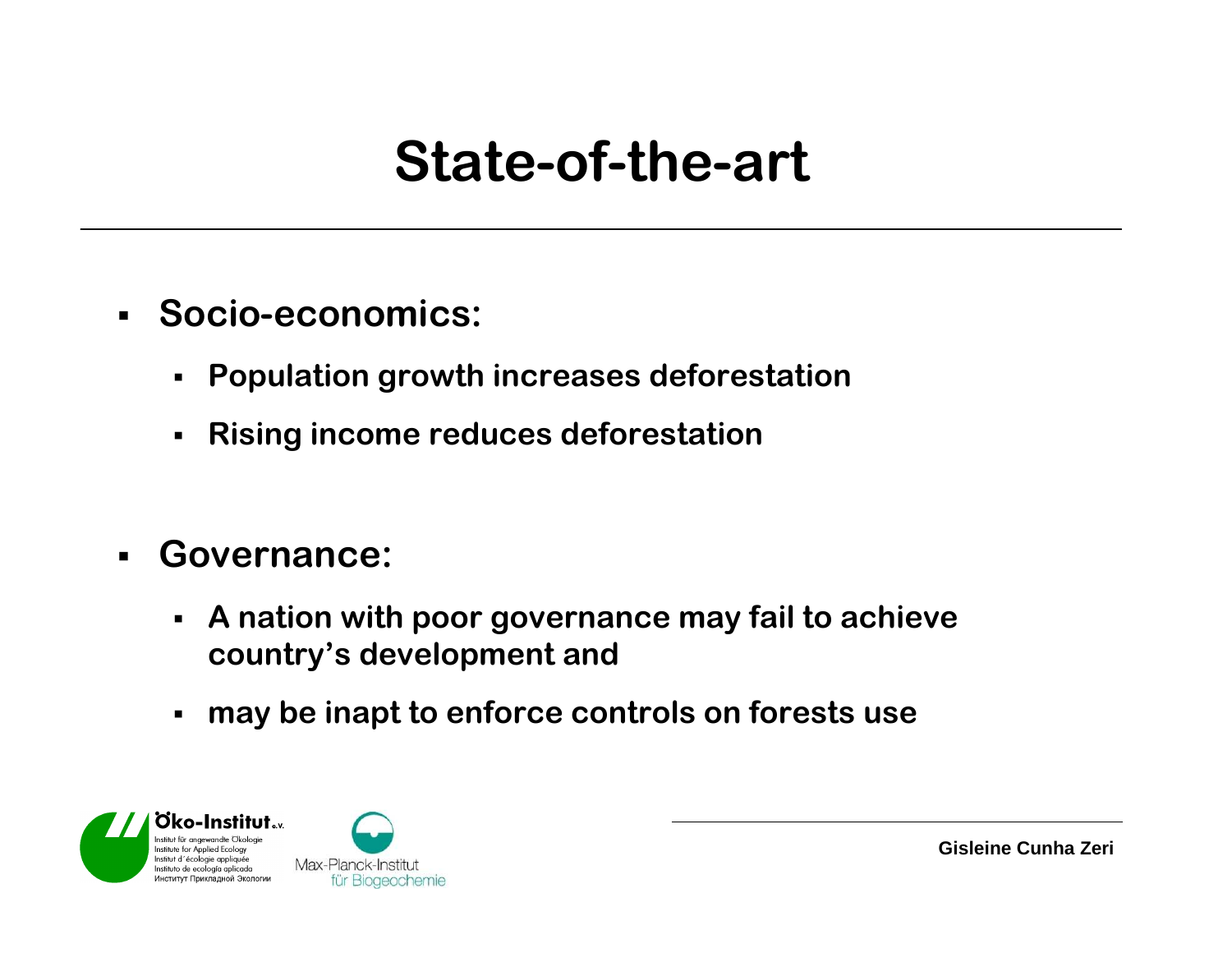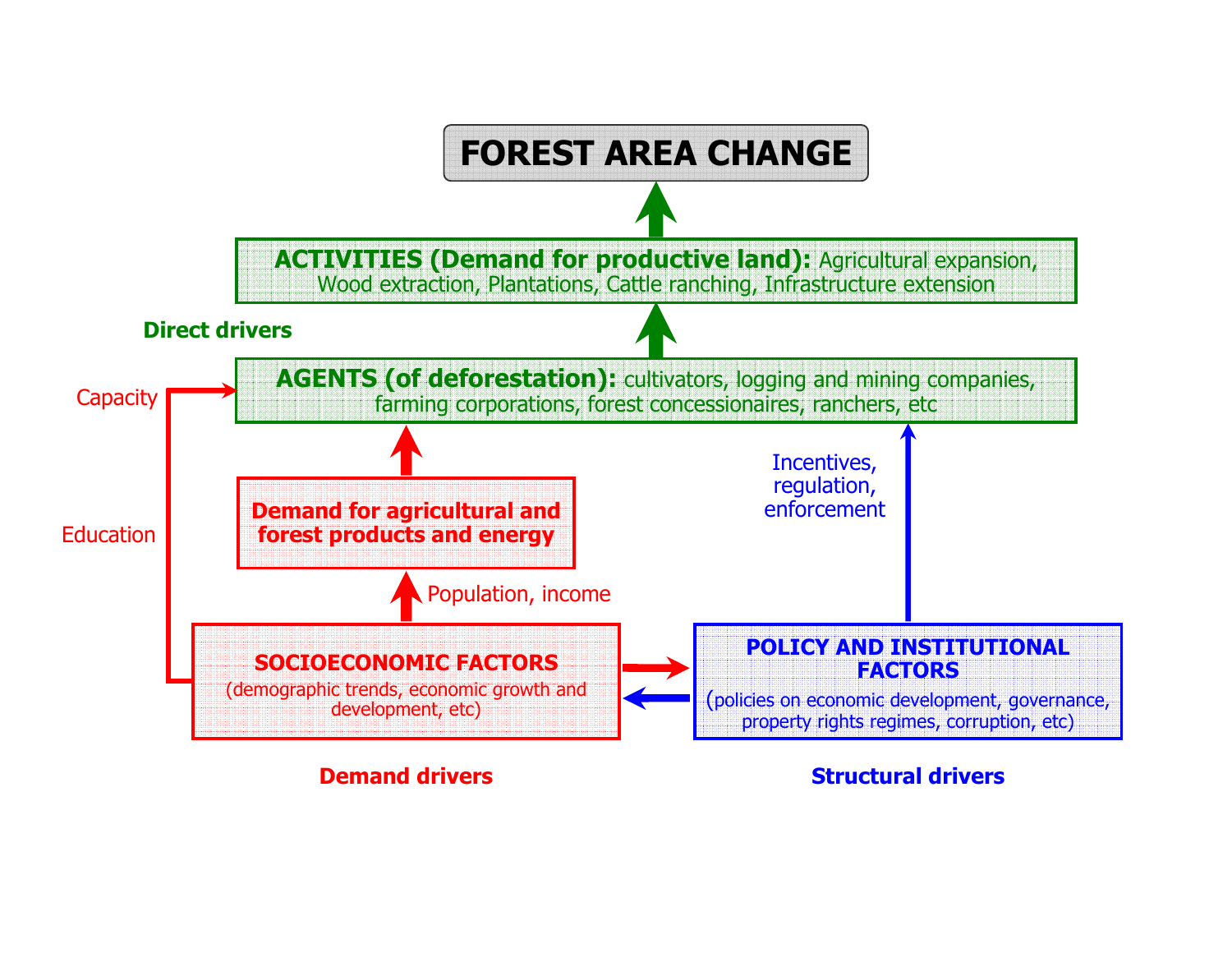#### **Methodology**

- $\blacksquare$  **A multi-country regression model is developed in "twostage procedure":**
	- **<sup>1</sup>st stage Deforestation is a function of the demand drivers (8 socio-economic variables) through a cross-sectional study (period 2000-2005)**
	- **2nd stage The significant demand drivers are analyzed as a function of the structural drivers(13 governance variables) for all years from 2000 to 2005**



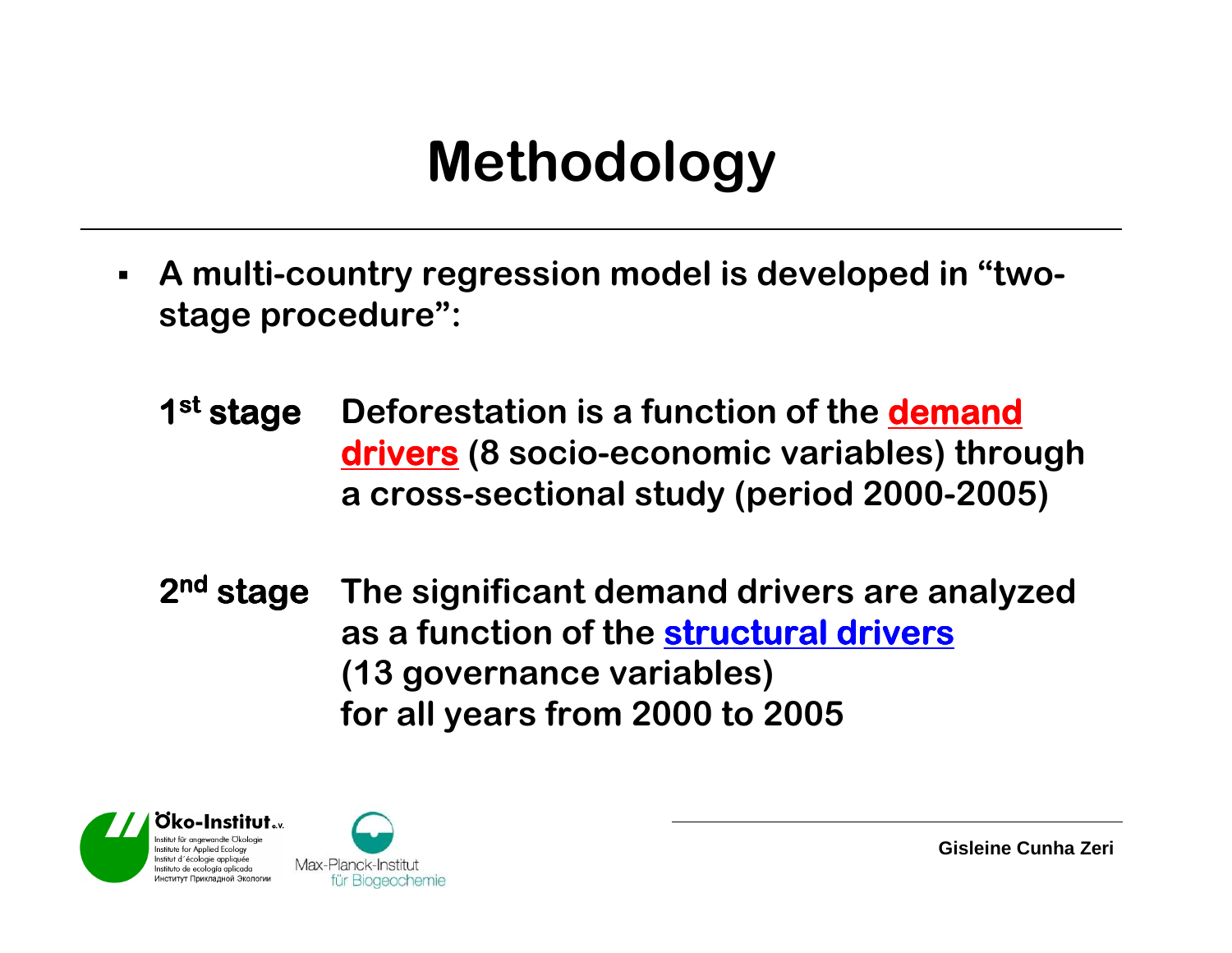#### **Results: 1st stage (socio-economic)**

#### **Tropical Countries (2000- (2000-2005)**



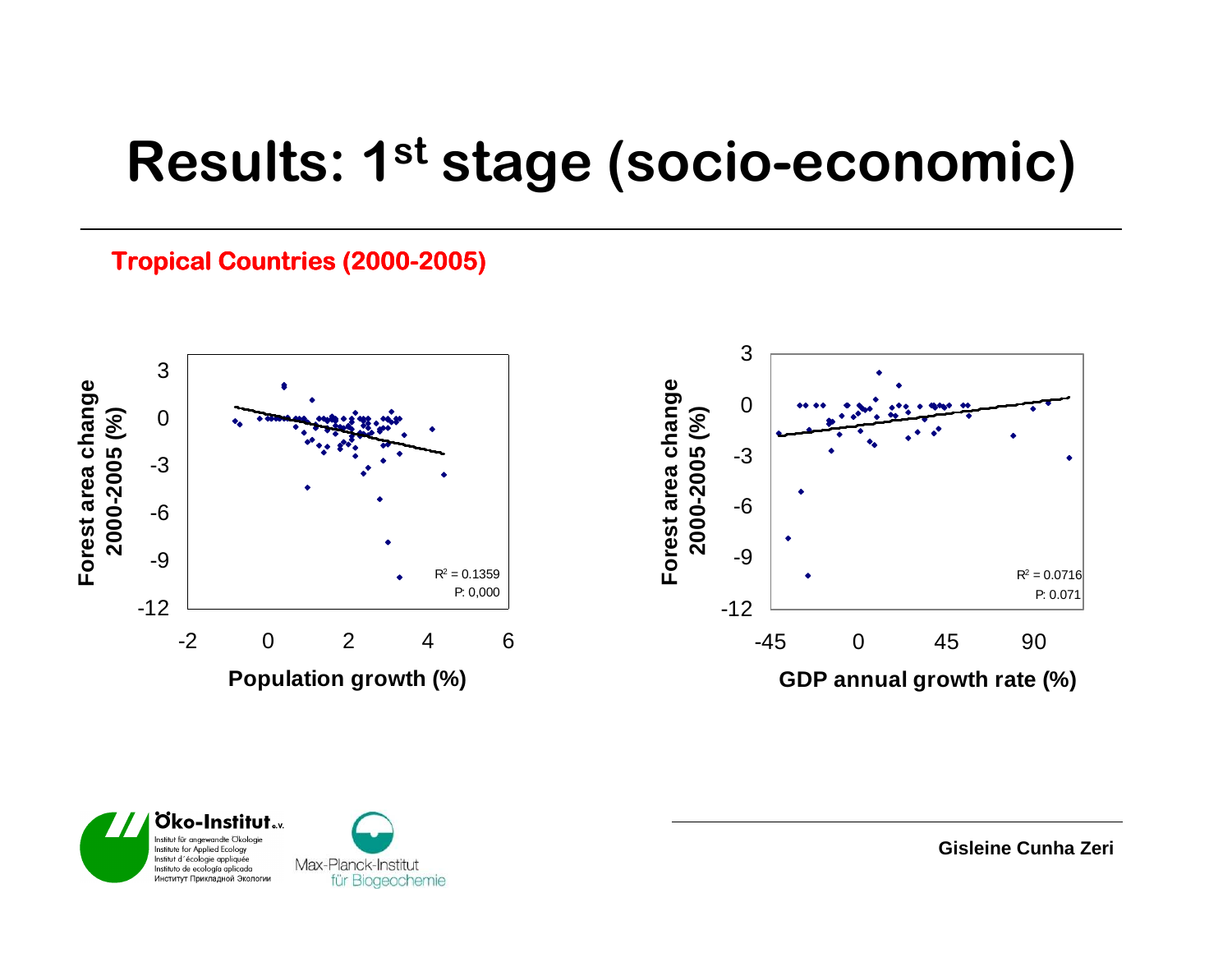### **Results: 1st stage (socio-economic)**



**Due to a low level of human development, increase of income in this region may influence to decrease of deforestation**



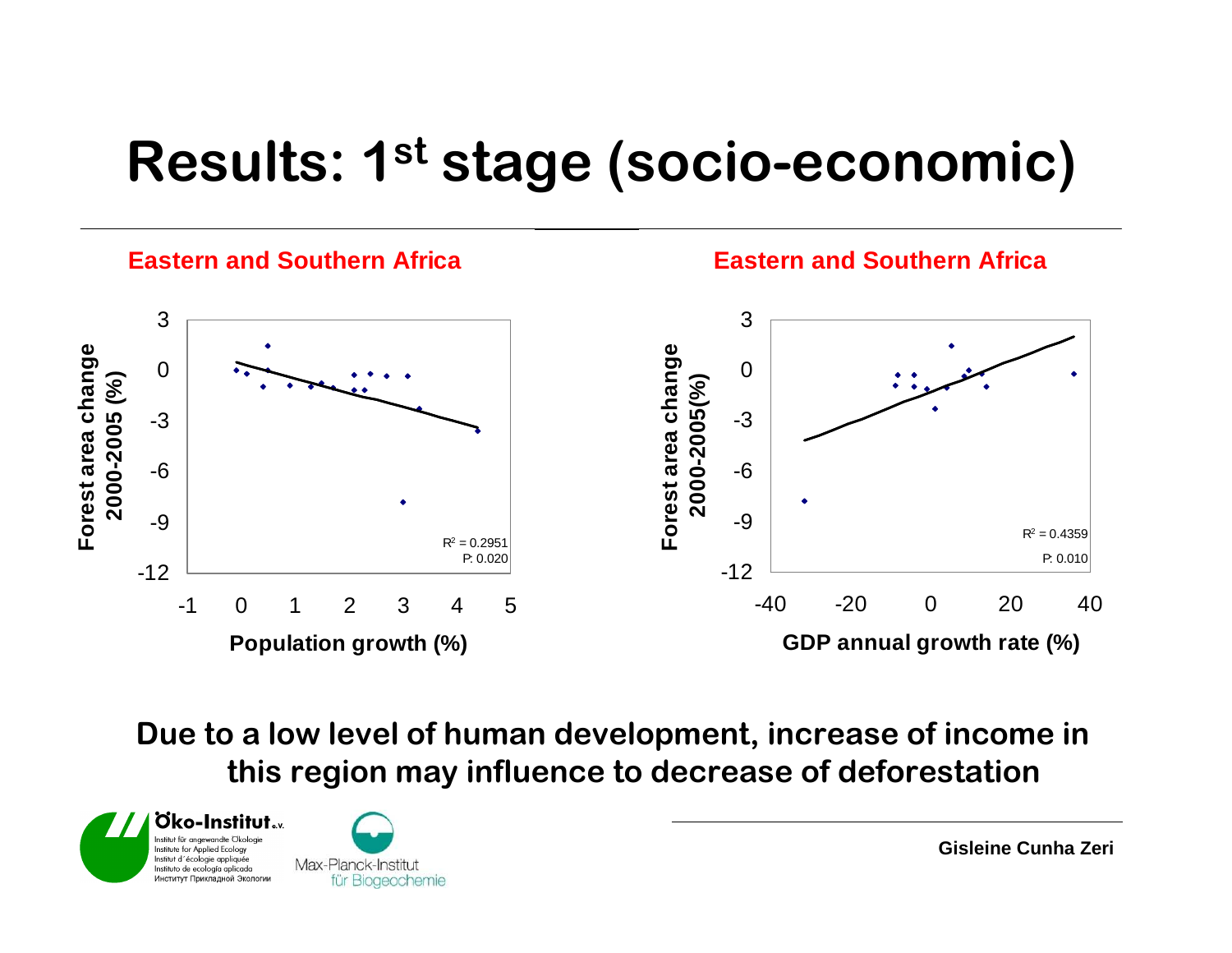### **Results: 1st stage (socio-economic)**



**Rising of development may increase demand for agricultural and forest products, hence enhance deforestation**



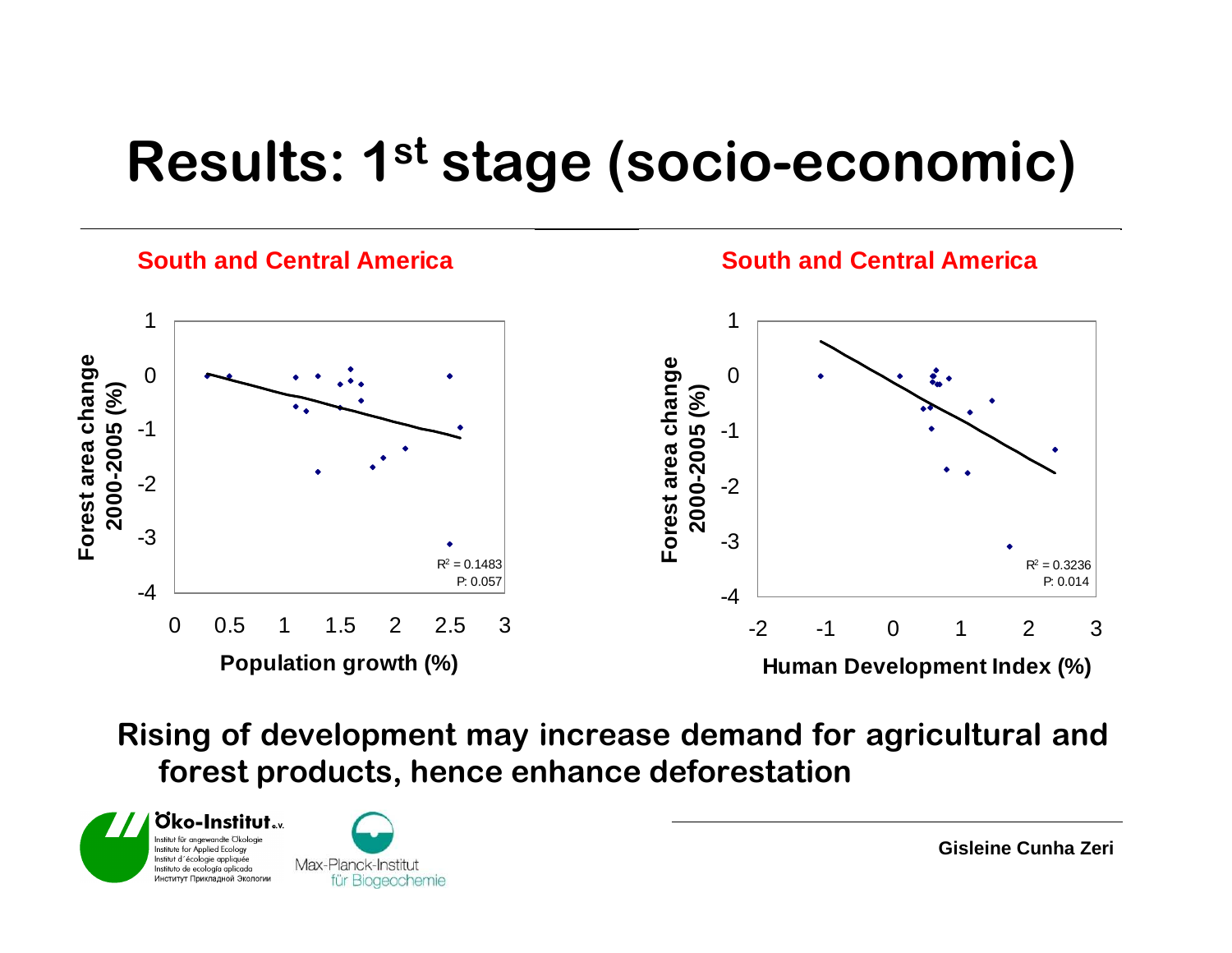## **Discussion: 1st stage (socio-economic)**

- $\blacksquare$  **Increase of income has conflicting effects on forest conversion: it can provide other ways for subsistence and/or rise demand for agricultural andforest products**
- **Population growth can not be considered the determinant driver of deforestation: low human development and the unfair distribution of income may work as external variables**



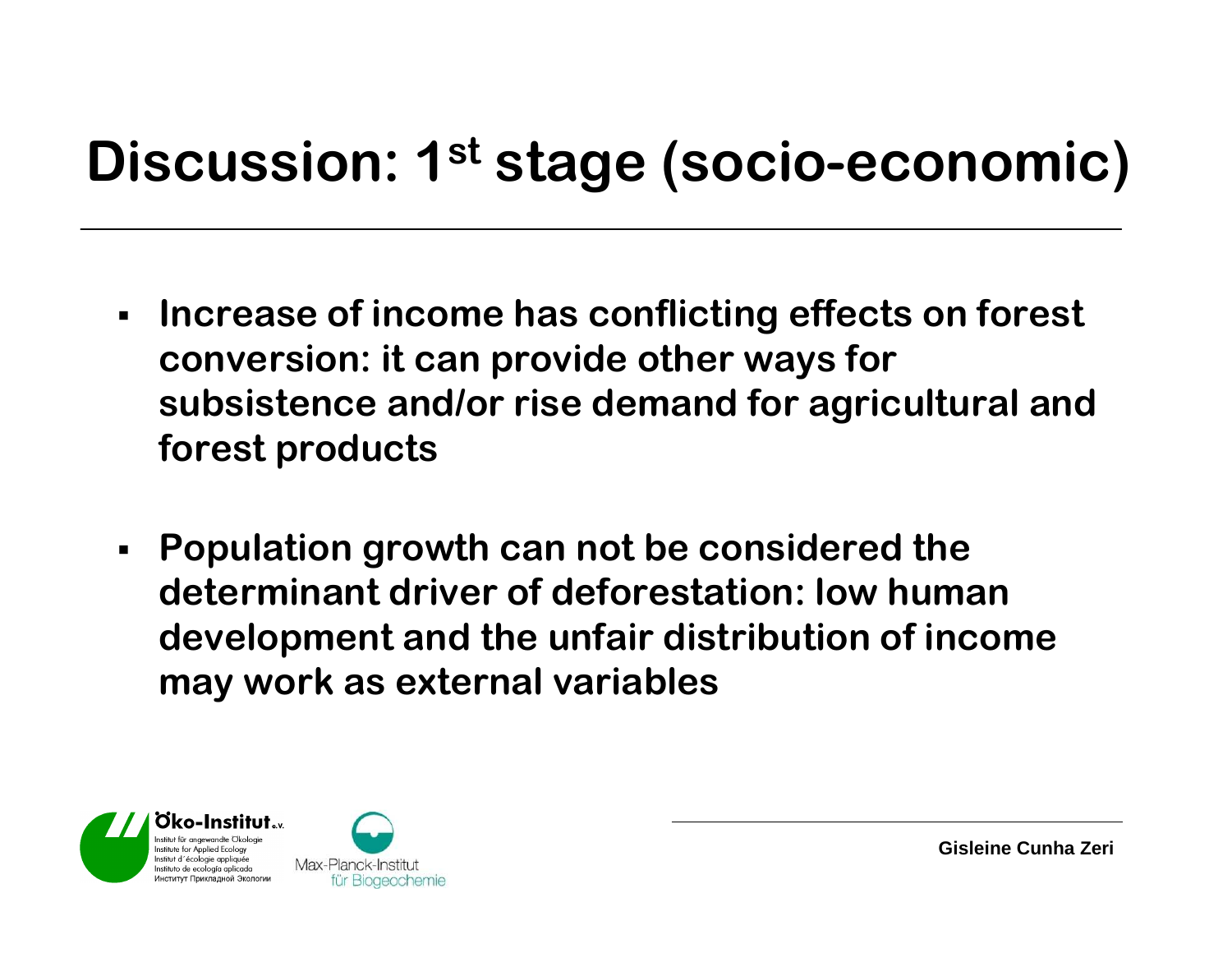# **Results: 2nd stage (governance)**



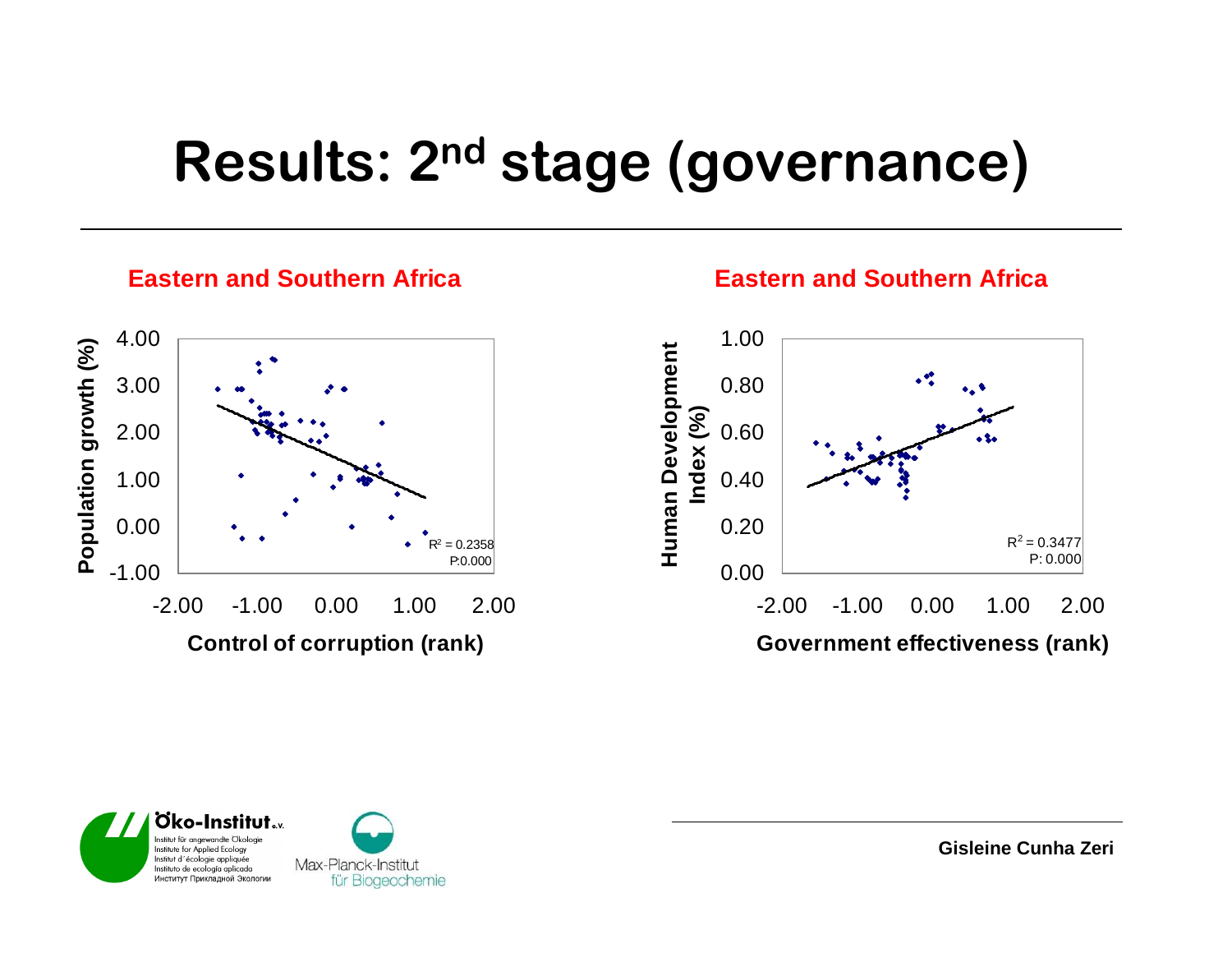# **Results: 2nd stage (governance)**



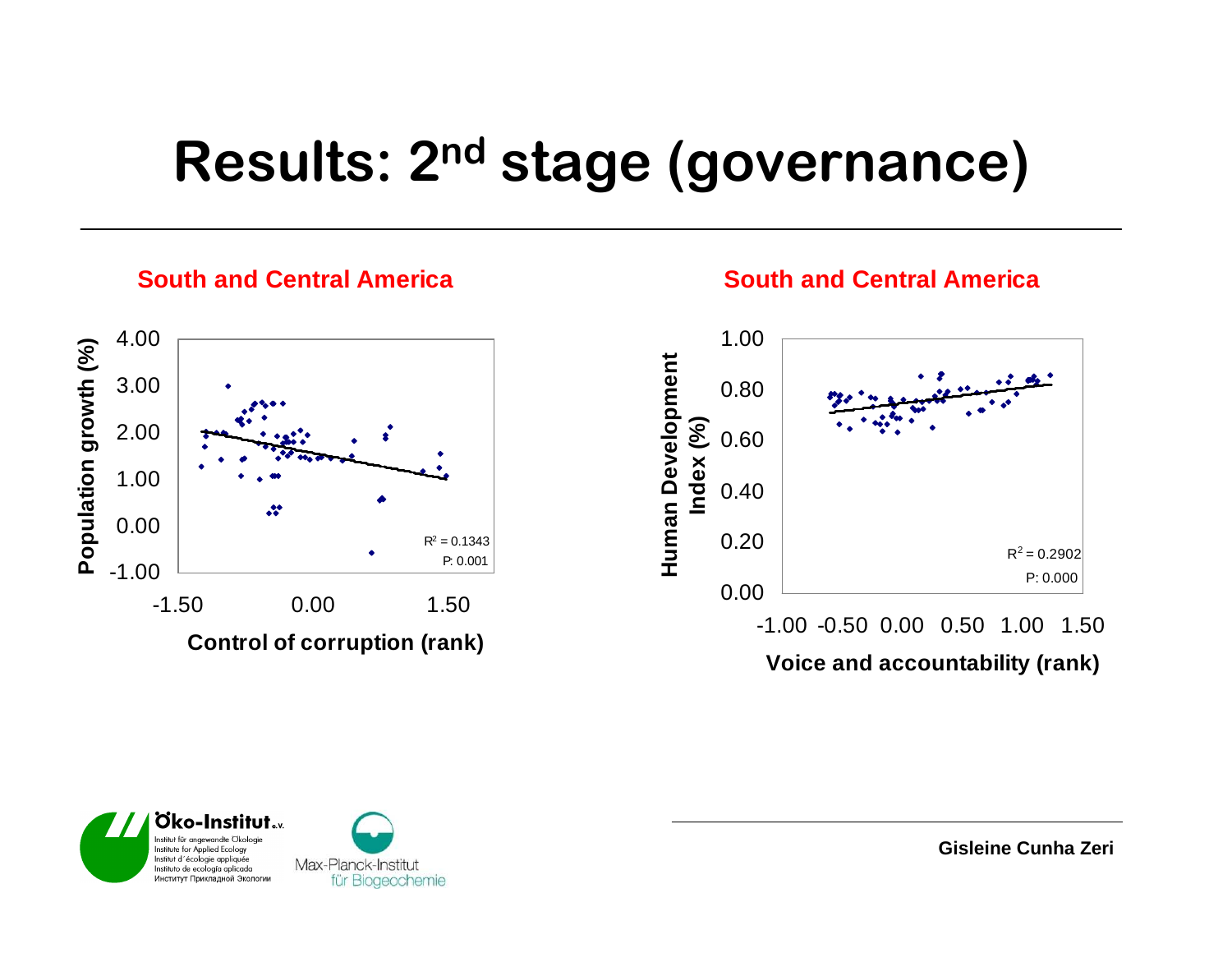# **Discussion: 2nd stage (governance)**

- **Corruption, political instability, government ineffectiveness, lack of democracy, badly designed property rights, and restricted access to market are all factors that hamper economic growth and human development**
- **These factors also make the "long-term investment"to conserve or sustainably use forests more risky and insecure, and hence lead to greater deforestation**



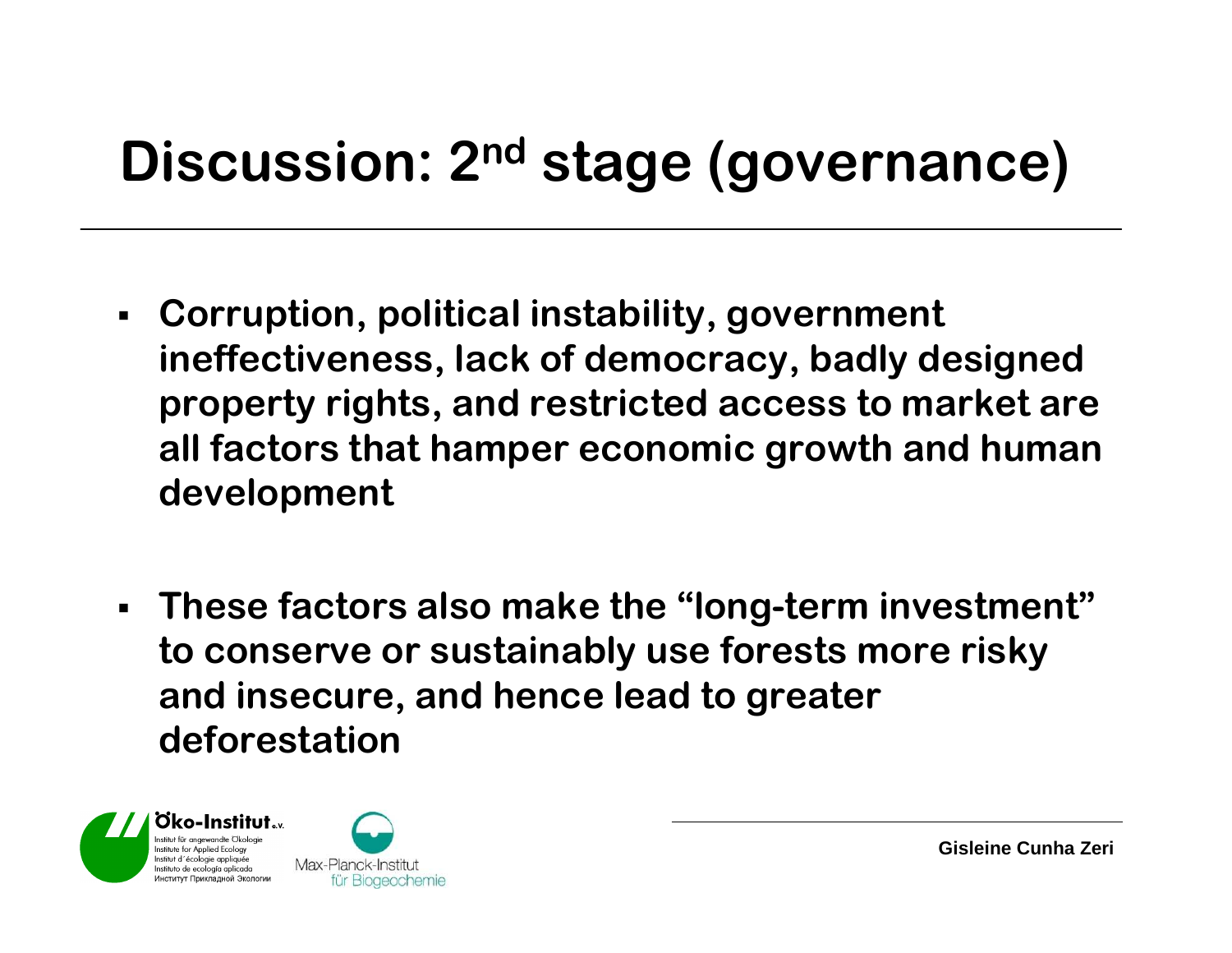#### **Conclusion**

- $\blacksquare$  **Economic development has to be hand in hand with good governance and human development**
- $\blacksquare$  **To be successful and sustainable any mechanism, including RED(D), has to aim, at the same time the**

**(1) at the decrease of deforestation rate,**

#### **AND**

**(2) the implementation of policies to improve governance and social development**



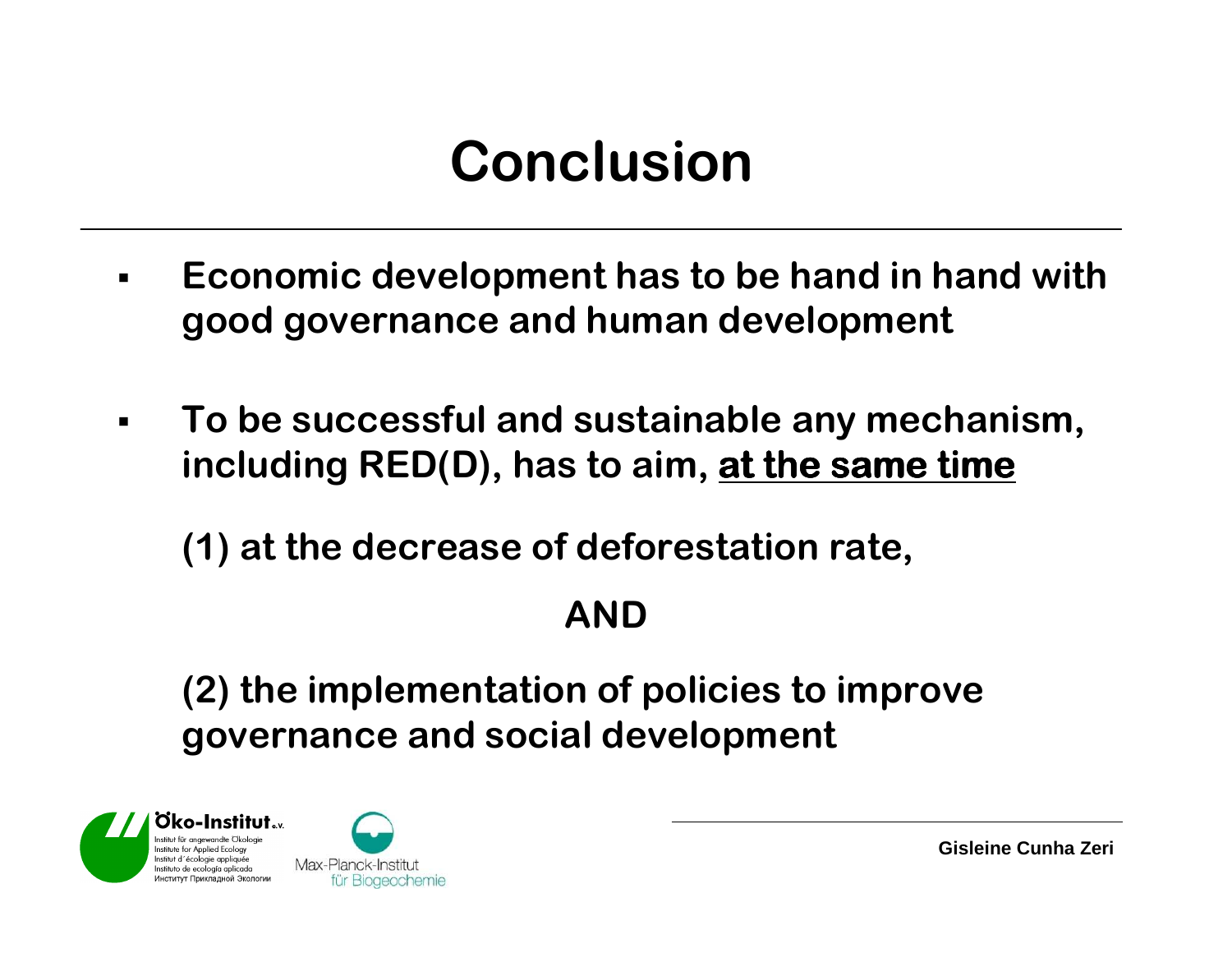#### **Good governance and socio-economic development need not only to be prescribed;**

#### **they must be part of the whole process**